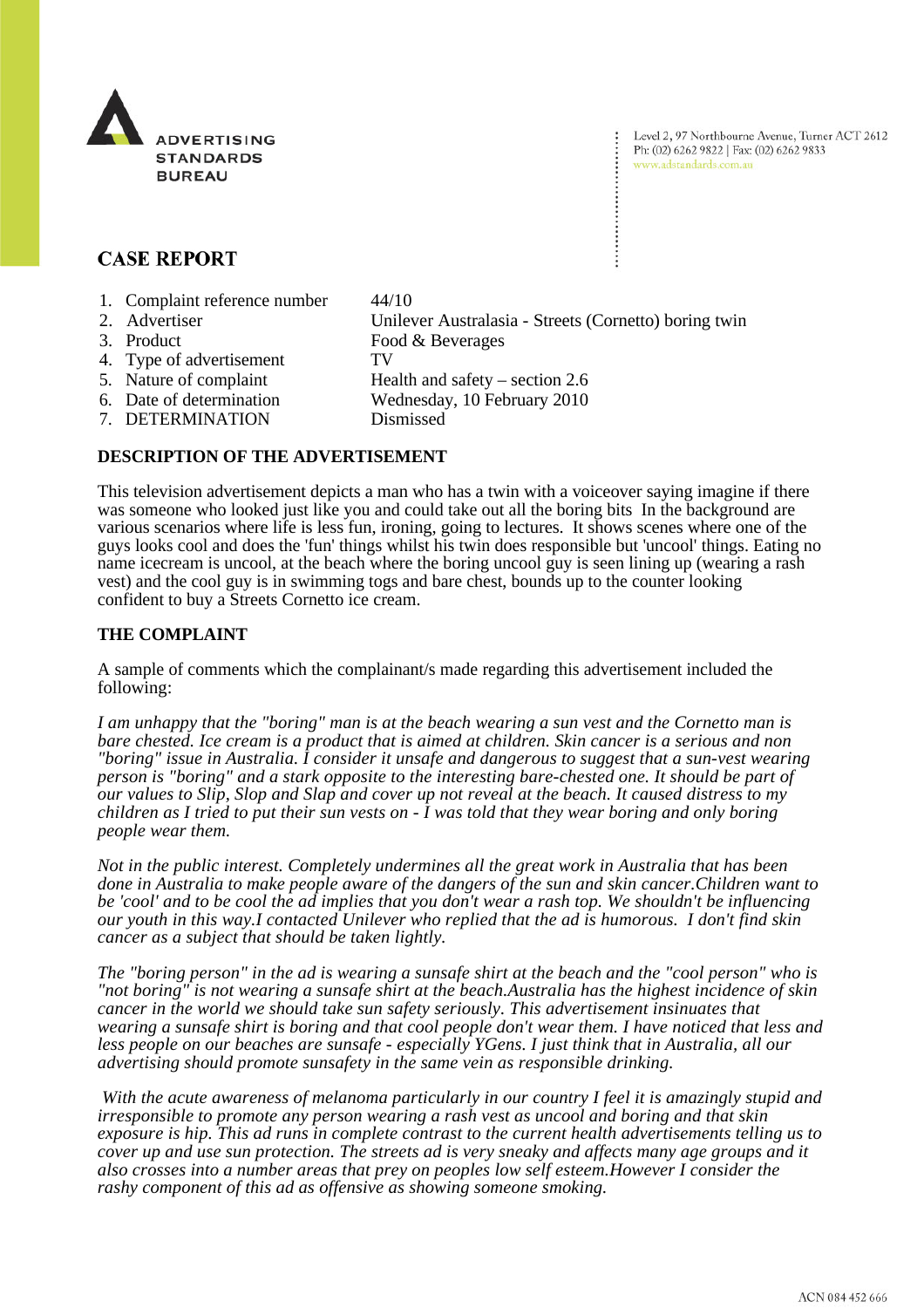## **THE ADVERTISER'S RESPONSE**

Comments which the advertiser made in response to the complaint/s regarding this advertisement included the following:

*We note that the ASB is considering the TVC in relation to an issue that falls under Section 2.6 of the ANAA Code of Ethics. For the reasons outlined below, we do not consider that the Commercial is in breach of Section 2.6 of the Code.*

#### *Section 2.6 Advertising or Marketing Communications shall not depict material contrary to Prevailing Community Standards on health and safety.*

*We submit that the TVC does not depict material contrary to the Prevailing Community Standards on Health and Safety as set out in Section 2.6. We submit that the TVC is presented with a playful and tongue in cheek approach to distinguish the Streets Cornetto product from other similar ice cream products.*

*By way of background, the TVC features twins, one who represents what may be considered as the more mundane aspects of life and the other representing the fun, adventurous, slightly rebellious aspects of life. The TVC shows a series of situations in which the 'boring' twin is assigned tasks that the 'fun' twin would find mundane or 'boring' while at the same time would also be perceived as the correct thing to do in the given situation. Each situation showing the comparison of the twins is designed to be humorous.*

*The complainants' main focus appears to be the scene in which the 'boring' twin appears at the beach wearing a sun safe swim top, while the 'fun' twin appears wearing no shirt at all. The complainants state that this depiction is contrary to the Prevailing Community Standards on health and safety. We submit that it is not Unilever's intention to portray an unhealthy or unsafe practice in relation to the impact of the sun. Rather the depiction of the 'boring twin' in a sun safe top is one depicting what is in fact the correct thing to do in the circumstances. The depiction of the 'fun twin' without a shirt is representative of the rebellious nature of that twin. By showing the 'boring' twin wearing a sun safe shirt, the TVC is actually depicting the safe alternative. We submit that the reasonable consumer would understand this interpretation of the TVC.*

*In the context of this parody, we respectfully submit that reasonable viewers would understand The humour of the TVC and would not view it as material that is contrary to prevailing community standards on health and safety.*

## *Approvals*

*Unilever is a responsible advertiser and has numerous internal review processes, including review by Unilever's Legal and Corporate Relations Departments to critique all advertisements to ensure compliance with legal and ethical considerations.*

## *Conclusion*

*We submit that we are not depicting material that is contrary to prevailing community standards on health and safety and/or in contravention with Section 2.6 as it is clearly a humourous interpretation which would be understood by the intended viewers.*

*In summary, we submit that the context of the TVC is well within Standards and that the TVC complies with Section 2.6 of the Code.*

### **THE DETERMINATION**

The Advertising Standards Board ("Board") considered whether this advertisement breaches Section 2 of the Advertiser Code of Ethics (the "Code").

The Board noted the complainants' concern that the advertisement was undermining public health messages by suggesting to the community that it is 'uncool' to wear a rash vest whilst in the sun.

The Board viewed the ad and considered whether the advertisement was in breach of section 2.6 of the Code. Section 2.6 of the Code states: